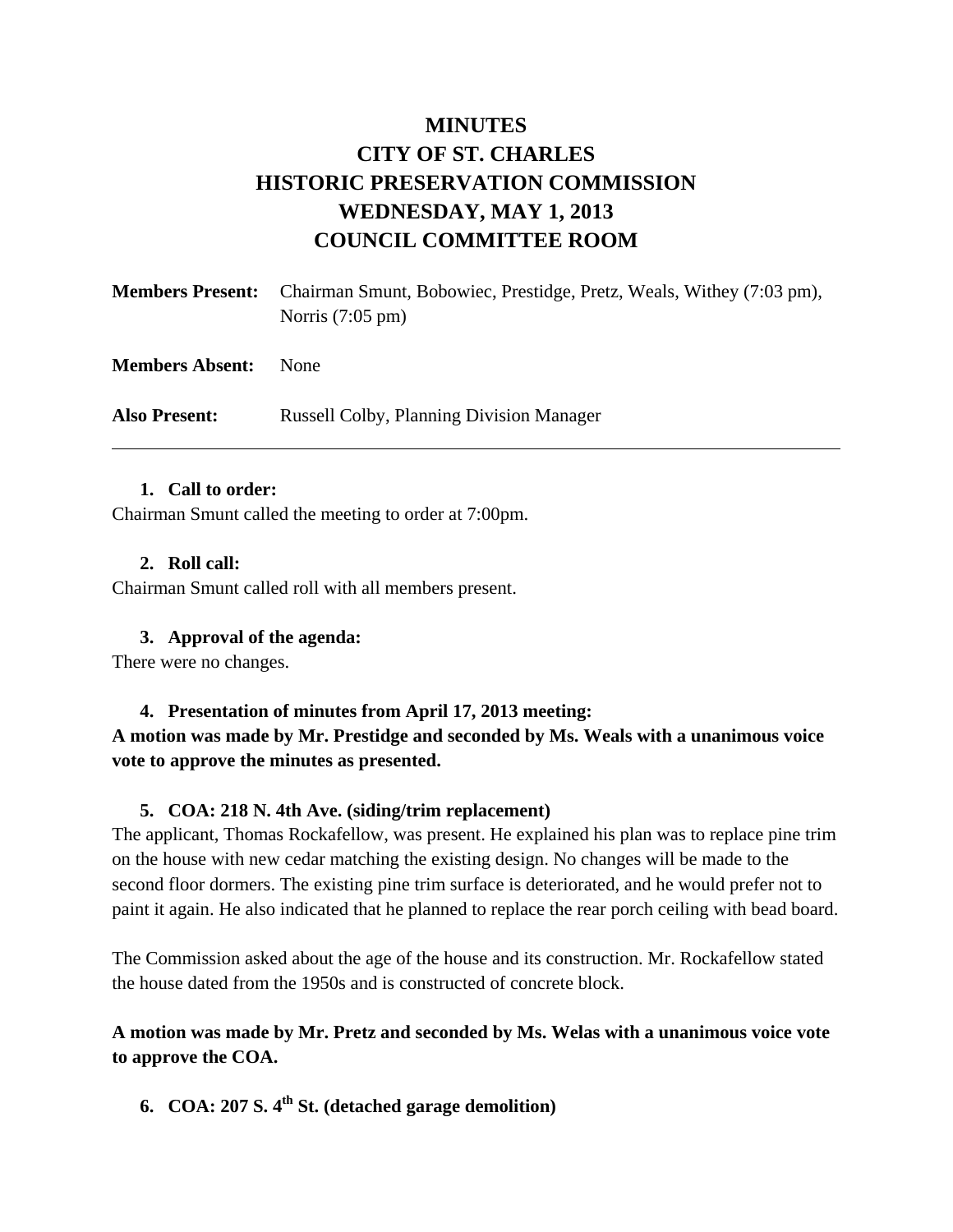Historic Preservation Commission Minutes – May 1, 2013 Page 2

A representative of the applicant, Batavia Enterprises, stated the detached garage is deteriorated and there was recently a fire which damaged one corner.

Chairman Smunt noted the structure is not visually prominent from the street. He asked if the garage would be replaced with a new structure.

The representative stated that given the zoning setback requirements and the location of the garage directly adjacent to a retaining wall, it is difficult to replace the structure in this location and instead a parking pad will be provided.

# **A motion was made by Mr. Pretz and seconded by Mr. Bobowiec with a unanimous voice vote to approve the COA.**

# **7. 109 W. Main St. (sign)**

A representative of McNally's Irish Pub was present. He stated they are interesting in installing a projecting sign similar to ZaZa's to the east for the purpose of attracting east-west traffic on Main Street. Customers frequently follow GPS directions to their former location and don't see the existing front wall sign, which is not easily visible to passing traffic. The sign will be a canvas material.

Chairman Smunt asked about the placement of the projecting sign on the east or west end of the façade. The Commission suggested and the applicant agreed that placement of the sign above the entry door adjacent to the second floor windows was the most logical location.

# **A motion was made by Mr. Prestidge and seconded by Ms. Weals with a unanimous voice vote to approve the COA.**

## **8. COA: 2 E. Main St. (brick wall replacement)**

Mr. Colby said the project and the Commission recommendation were presented to the Government Services Committee of the City Council on April 22. The Committee recommended that the project be approved and requested that the Municipal Center brick wall be totally demolished and replaced. The Commission had approved a COA for all other aspects of the project, however, based on the Committee direction, the City is now proposing for the east brick wall to be entirely replaced. The Commission can choose to defer to the City Council and approve the COA for this aspect of the project, or the Commission can maintain their recommendation and pass a denial resolution to be considered by the City Council. The resolution will be presented to the City Council along with the contract for the project on May 6.